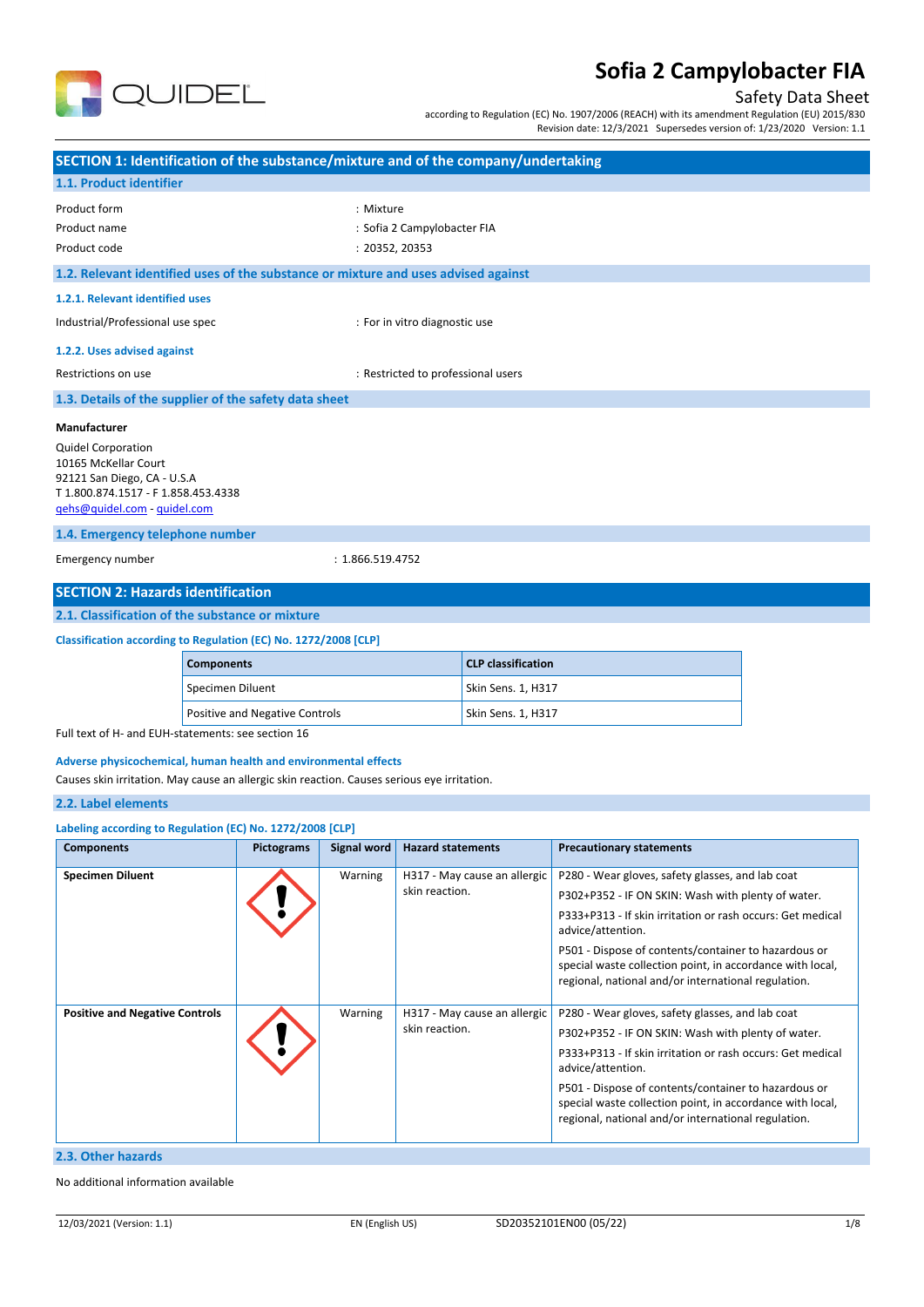

## Safety Data Sheet

according to Regulation (EC) No. 1907/2006 (REACH) with its amendment Regulation (EU) 2015/830 Revision date: 12/3/2021 Supersedes version of: 1/23/2020 Version: 1.1

### **SECTION 3: Composition/Information on ingredients**

### **3.1. Substances**

#### Not applicable

#### **3.2. Mixtures**

| <b>Name</b>                    | <b>Chemical name</b>                                                                                                                                  | <b>CAS No</b><br>EC-No. | %    | <b>CLP classification</b>                                                                                                                                                                    |
|--------------------------------|-------------------------------------------------------------------------------------------------------------------------------------------------------|-------------------------|------|----------------------------------------------------------------------------------------------------------------------------------------------------------------------------------------------|
| Specimen Diluent               | Mixture for ProClin 300:<br>5-chloro-2-methyl-2H-isothiazol-3-one [EC no.<br>247-500-7] and 2-methyl-2H -isothiazol-3-one<br>[EC no. 220-239-6] (3:1) | 55965-84-9              | 0.05 | Acute Tox. 3 (Oral), H301<br>Acute Tox. 3 (Dermal), H311<br>Acute Tox. 3 (Inhalation), H331<br>Skin Corr. 1B, H314<br>Skin Sens. 1, H317<br>Aquatic Acute 1, H400<br>Aquatic Chronic 1, H410 |
| Positive and Negative Controls | polyethyleneglycol para-(1,1,3,3-<br>tetramethylbutyl)phenyl ether                                                                                    | 9002-93-1               | 0.22 | Acute Tox. 4 (Oral), H302<br>Eye Dam. 1, H318                                                                                                                                                |
|                                | 1H-imidazole                                                                                                                                          | 288-32-4                | 0.15 | Acute Tox. 4 (Oral), H302<br>Skin Corr. 1C, H314<br>Repr. 1B, H360D                                                                                                                          |
|                                | Mixture for ProClin 300:<br>5-chloro-2-methyl-2H-isothiazol-3-one [EC no.<br>247-500-7] and 2-methyl-2H -isothiazol-3-one<br>[EC no. 220-239-6] (3:1) | 55965-84-9              | 0.05 | Acute Tox. 3 (Oral), H301<br>Acute Tox. 3 (Dermal), H311<br>Acute Tox. 3 (Inhalation), H331<br>Skin Corr. 1B, H314<br>Skin Sens. 1, H317<br>Aquatic Acute 1, H400<br>Aquatic Chronic 1, H410 |

Full text of H- and EUH-statements: see section 16

| <b>SECTION 4: First aid measures</b>                                            |                                                                                                                                                                                     |  |
|---------------------------------------------------------------------------------|-------------------------------------------------------------------------------------------------------------------------------------------------------------------------------------|--|
| 4.1. Description of first aid measures                                          |                                                                                                                                                                                     |  |
| First-aid measures after inhalation                                             | : Remove person to fresh air and keep comfortable for breathing.                                                                                                                    |  |
| First-aid measures after skin contact                                           | : Wash skin with plenty of water. If skin irritation or rash occurs: Get medical advice/attention.                                                                                  |  |
| First-aid measures after eye contact                                            | : Rinse cautiously with water for several minutes. Remove contact lenses, if present and easy to do.<br>Continue rinsing. If eye irritation persists: Get medical advice/attention. |  |
| First-aid measures after ingestion                                              | : Call a poison center/doctor/physician if you feel unwell.                                                                                                                         |  |
| 4.2. Most important symptoms and effects, both acute and delayed                |                                                                                                                                                                                     |  |
| Symptoms/effects after skin contact                                             | : Irritation. May cause an allergic skin reaction.                                                                                                                                  |  |
| Symptoms/effects after eye contact                                              | : Eye irritation.                                                                                                                                                                   |  |
| 4.3. Indication of any immediate medical attention and special treatment needed |                                                                                                                                                                                     |  |
| Treat symptomatically.                                                          |                                                                                                                                                                                     |  |
| <b>SECTION 5: Firefighting measures</b>                                         |                                                                                                                                                                                     |  |
| 5.1. Extinguishing media                                                        |                                                                                                                                                                                     |  |
| Suitable extinguishing media                                                    | : Water spray. Dry powder. Foam.                                                                                                                                                    |  |
| 5.2. Special hazards arising from the substance or mixture                      |                                                                                                                                                                                     |  |
| Hazardous decomposition products in case of fire                                | : Toxic fumes may be released.                                                                                                                                                      |  |
| 5.3. Advice for firefighters                                                    |                                                                                                                                                                                     |  |
|                                                                                 |                                                                                                                                                                                     |  |

Protection during firefighting statempt to take action without suitable protective equipment. Self-contained breathing apparatus. Complete protective clothing.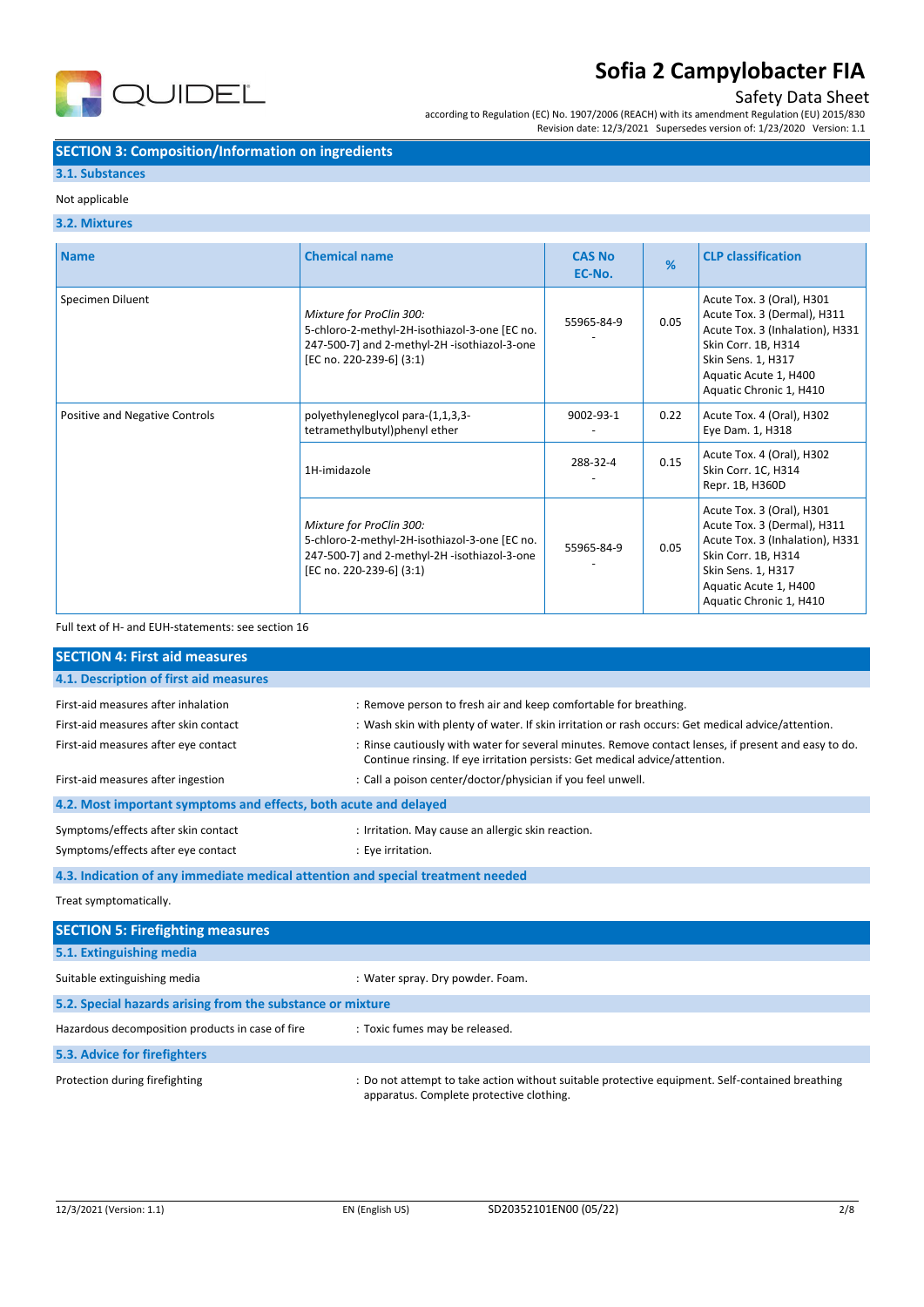

# Safety Data Sheet

according to Regulation (EC) No. 1907/2006 (REACH) with its amendment Regulation (EU) 2015/830 Revision date: 12/3/2021 Supersedes version of: 1/23/2020 Version: 1.1

| <b>SECTION 6: Accidental release measures</b>                            |                                                                                                                                                                |  |
|--------------------------------------------------------------------------|----------------------------------------------------------------------------------------------------------------------------------------------------------------|--|
| 6.1. Personal precautions, protective equipment and emergency procedures |                                                                                                                                                                |  |
| 6.1.1. For non-emergency personnel                                       |                                                                                                                                                                |  |
| <b>Emergency procedures</b>                                              | : Ventilate spillage area. Avoid contact with skin and eyes.                                                                                                   |  |
| 6.1.2. For emergency responders                                          |                                                                                                                                                                |  |
| Protective equipment                                                     | : Do not attempt to take action without suitable protective equipment. For further information refer<br>to section 8: "Exposure controls/personal protection". |  |
| <b>6.2. Environmental precautions</b>                                    |                                                                                                                                                                |  |
| Avoid release to the environment.                                        |                                                                                                                                                                |  |
| 6.3. Methods and material for containment and cleaning up                |                                                                                                                                                                |  |
| Methods for cleaning up                                                  | : Mechanically recover the product.                                                                                                                            |  |
| Other information                                                        | : Dispose of materials or solid residues at an authorized site.                                                                                                |  |
| 6.4. Reference to other sections                                         |                                                                                                                                                                |  |
| For further information refer to section 13.                             |                                                                                                                                                                |  |
| <b>SECTION 7: Handling and storage</b>                                   |                                                                                                                                                                |  |
| 7.1. Precautions for safe handling                                       |                                                                                                                                                                |  |
| Precautions for safe handling                                            | : Ensure good ventilation of the work station. Wear personal protective equipment.                                                                             |  |
| Hygiene measures                                                         | : Do not eat, drink or smoke when using this product. Always wash hands after handling the product.                                                            |  |
| 7.2. Conditions for safe storage, including any incompatibilities        |                                                                                                                                                                |  |
| Storage conditions                                                       | : Store in a well-ventilated place. Keep cool.                                                                                                                 |  |
| 7.3. Specific end use(s)                                                 |                                                                                                                                                                |  |
| No additional information available                                      |                                                                                                                                                                |  |
| <b>SECTION 8: Exposure controls/personal protection</b>                  |                                                                                                                                                                |  |
| 8.1. Control parameters                                                  |                                                                                                                                                                |  |
| No additional information available                                      |                                                                                                                                                                |  |
| <b>8.2. Exposure controls</b>                                            |                                                                                                                                                                |  |
| Appropriate engineering controls:                                        |                                                                                                                                                                |  |
| Ensure good ventilation of the work station.                             |                                                                                                                                                                |  |
| Personal protective equipment:                                           |                                                                                                                                                                |  |
| Gloves. Safety glasses.                                                  |                                                                                                                                                                |  |
| Materials for protective clothing:                                       |                                                                                                                                                                |  |
| Lab coat                                                                 |                                                                                                                                                                |  |
| <b>Hand Protection</b>                                                   |                                                                                                                                                                |  |
| Protective gloves                                                        |                                                                                                                                                                |  |
| Eye protection:                                                          |                                                                                                                                                                |  |
| Safety glasses                                                           |                                                                                                                                                                |  |
| Skin and body protection:                                                |                                                                                                                                                                |  |
| Wear suitable protective clothing                                        |                                                                                                                                                                |  |
| <b>Respiratory protection:</b>                                           |                                                                                                                                                                |  |
| In case of insufficient ventilation, wear suitable respiratory equipment |                                                                                                                                                                |  |
|                                                                          |                                                                                                                                                                |  |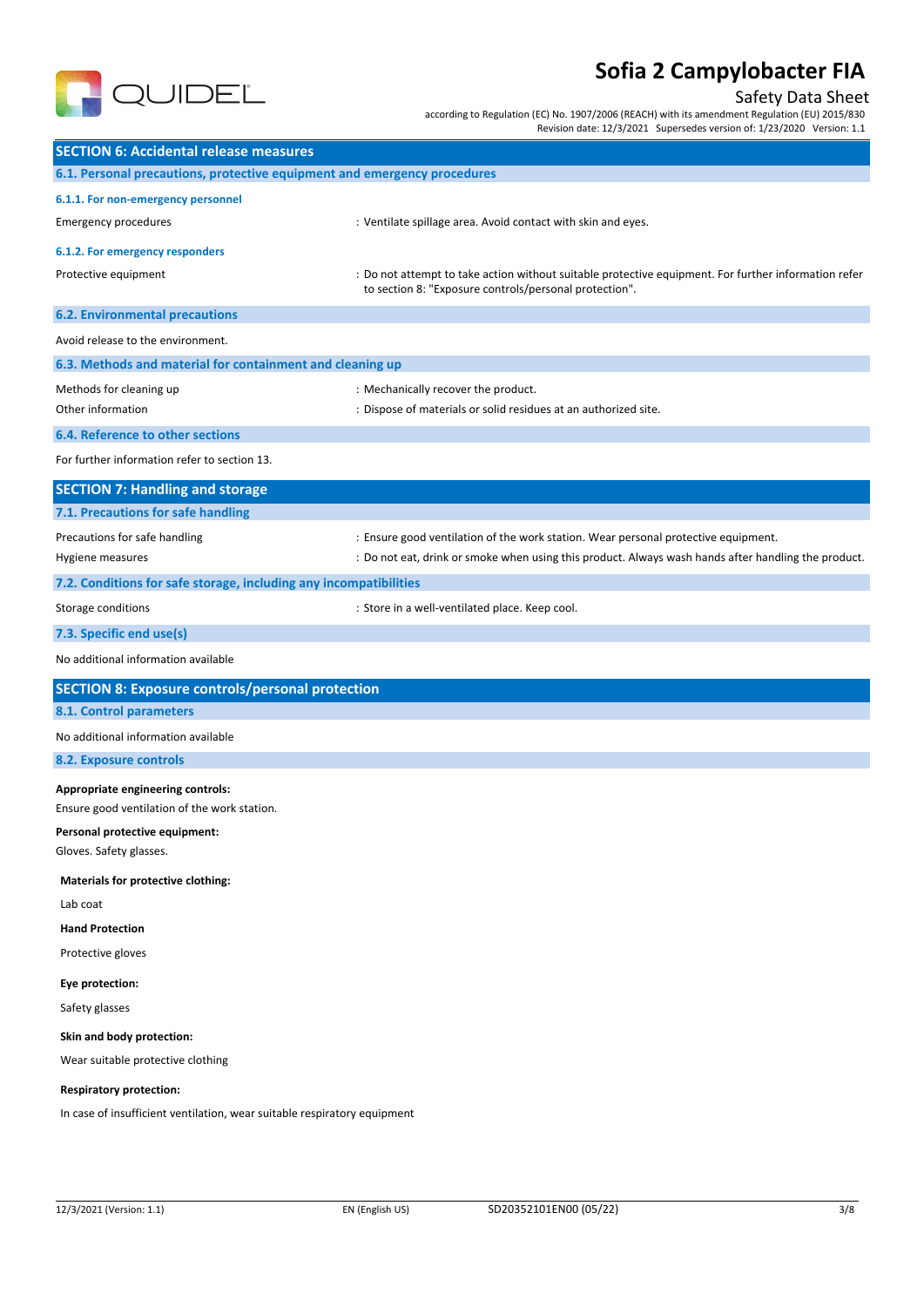

## Safety Data Sheet

according to Regulation (EC) No. 1907/2006 (REACH) with its amendment Regulation (EU) 2015/830 Revision date: 12/3/2021 Supersedes version of: 1/23/2020 Version: 1.1

**Personal protective equipment symbol(s):**



#### **Environmental exposure controls:**

Avoid release to the environment.

#### **Other information:**

Do not eat, drink or smoke when using this product.

### **SECTION 9: Physical and chemical properties**

### **9.1. Information on basic physical and chemical properties**

| s.1. milomaalon on basic physical and chemical properties |                                                              |
|-----------------------------------------------------------|--------------------------------------------------------------|
| Physical state                                            | : Solid                                                      |
| Appearance                                                | : In vitro diagnostic medical test kit.                      |
| Color                                                     | : No data available                                          |
| Odor                                                      | : No data available                                          |
| Odor threshold                                            | : No data available                                          |
| рH                                                        | : Neutral - Specimen Diluent, Positive and Negative Controls |
| Relative evaporation rate (butyl acetate=1)               | : No data available                                          |
| Melting point                                             | : No data available                                          |
| Freezing point                                            | : Not applicable                                             |
| Boiling point                                             | : No data available                                          |
| Flash point                                               | : Not applicable                                             |
| Auto-ignition temperature                                 | : Not applicable                                             |
| Decomposition temperature                                 | : No data available                                          |
| Flammability (solid, gas)                                 | : Non flammable.                                             |
| Vapor pressure                                            | : No data available                                          |
| Relative vapor density at 20 °C                           | : No data available                                          |
| Relative density                                          | : No data available                                          |
| Solubility                                                | : No data available                                          |
| Partition coefficient n-octanol/water (Log Pow)           | : No data available                                          |
| Viscosity, kinematic                                      | : Not applicable                                             |
| Viscosity, dynamic                                        | : No data available                                          |
| <b>Explosive properties</b>                               | : No data available                                          |
| Oxidizing properties                                      | : No data available                                          |
| <b>Explosion limits</b>                                   | : Not applicable                                             |
| 0.3. Other information                                    |                                                              |

**9.2. Other information**

No additional information available

| <b>SECTION 10: Stability and reactivity</b>                                        |  |  |
|------------------------------------------------------------------------------------|--|--|
| 10.1. Reactivity                                                                   |  |  |
| The product is non-reactive under normal conditions of use, storage and transport. |  |  |
| 10.2. Chemical stability                                                           |  |  |
| Stable under normal conditions.                                                    |  |  |
| 10.3. Possibility of hazardous reactions                                           |  |  |
| No dangerous reactions known under normal conditions of use.                       |  |  |
| 10.4. Conditions to avoid                                                          |  |  |
| None under recommended storage and handling conditions (see section 7).            |  |  |
| 10.5. Incompatible materials                                                       |  |  |
| No additional information available                                                |  |  |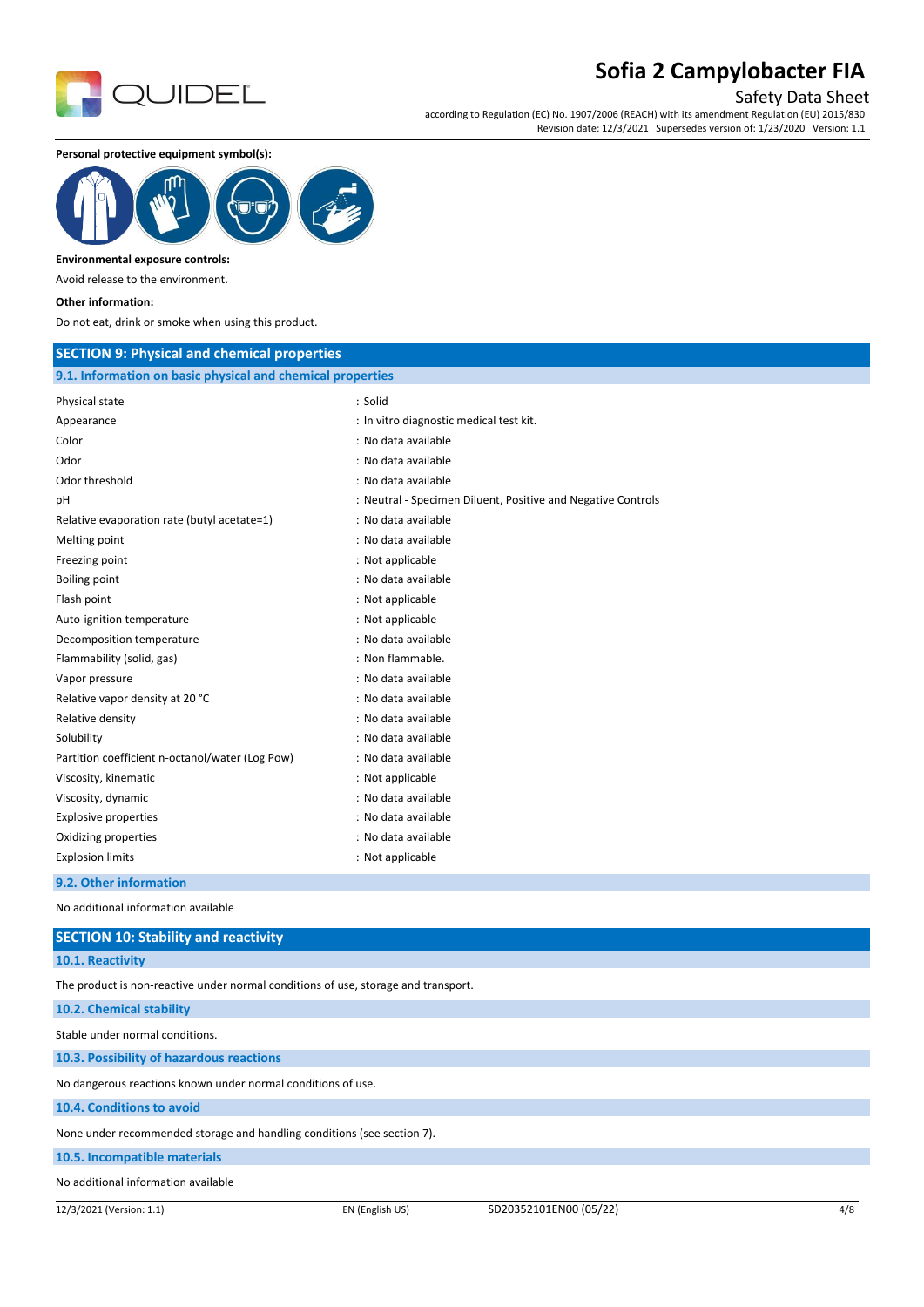

# Safety Data Sheet

according to Regulation (EC) No. 1907/2006 (REACH) with its amendment Regulation (EU) 2015/830 Revision date: 12/3/2021 Supersedes version of: 1/23/2020 Version: 1.1

### **10.6. Hazardous decomposition products**

Under normal conditions of storage and use, hazardous decomposition products should not be produced.

| <b>SECTION 11: Toxicological information</b> |                                                                                                                                         |  |
|----------------------------------------------|-----------------------------------------------------------------------------------------------------------------------------------------|--|
| 11.1. Information on toxicological effects   |                                                                                                                                         |  |
| Acute toxicity (oral)                        | : Not classified                                                                                                                        |  |
| Acute toxicity (dermal)                      | : Not classified                                                                                                                        |  |
| Acute toxicity (inhalation)                  | : Not classified                                                                                                                        |  |
| $84-9)$                                      | mixture of: 5-chloro-2-methyl-2H-isothiazol-3-one [EC no. 247-500-7] and 2-methyl-2H -isothiazol-3-one [EC no. 220-239-6] (3:1) (55965- |  |
| LD50 oral rat                                | 53 mg/kg (Rat, Literature study)                                                                                                        |  |
| LD50 dermal                                  | 200 - 1000 mg/kg body weight (Literature study)                                                                                         |  |
|                                              |                                                                                                                                         |  |

# **1H-imidazole (288-32-4)**

|  | LD50 oral rat | 970 mg/kg body weight (Equivalent or similar to OECD 401, Rat, Experimental value) |
|--|---------------|------------------------------------------------------------------------------------|
|--|---------------|------------------------------------------------------------------------------------|

| polyethyleneglycol para-(1,1,3,3-tetramethylbutyl)phenyl ether (9002-93-1) |                                                                                                                                         |  |  |
|----------------------------------------------------------------------------|-----------------------------------------------------------------------------------------------------------------------------------------|--|--|
| LD50 oral rat                                                              | 1800 mg/kg (Rat, Literature study)                                                                                                      |  |  |
| LD50 dermal rabbit                                                         | 8000 mg/kg (Rabbit, Literature study)                                                                                                   |  |  |
| Skin corrosion/irritation                                                  | : Not classified                                                                                                                        |  |  |
| Serious eye damage/irritation                                              | : Not classified                                                                                                                        |  |  |
| Respiratory or skin sensitization                                          | : May cause an allergic skin reaction.                                                                                                  |  |  |
| Germ cell mutagenicity                                                     | : Not classified                                                                                                                        |  |  |
| Carcinogenicity                                                            | : Not classified                                                                                                                        |  |  |
| Reproductive toxicity                                                      | : Not classified                                                                                                                        |  |  |
| STOT-single exposure                                                       | : Not classified                                                                                                                        |  |  |
| STOT-repeated exposure                                                     | : Not classified                                                                                                                        |  |  |
| Aspiration hazard                                                          | : Not classified                                                                                                                        |  |  |
| <b>Sofia 2 Campylobacter FIA</b>                                           |                                                                                                                                         |  |  |
| Viscosity, kinematic                                                       | Not applicable                                                                                                                          |  |  |
| <b>SECTION 12: Ecological information</b>                                  |                                                                                                                                         |  |  |
| 12.1. Toxicity                                                             |                                                                                                                                         |  |  |
| Ecology - general                                                          | : The product is not considered harmful to aquatic organisms or to cause long-term adverse effects<br>in the environment.               |  |  |
| Hazardous to the aquatic environment, short-term<br>(acute)                | : Not classified                                                                                                                        |  |  |
| Hazardous to the aquatic environment, long-term<br>(chronic)               | : Not classified                                                                                                                        |  |  |
| $84-9)$                                                                    | mixture of: 5-chloro-2-methyl-2H-isothiazol-3-one [EC no. 247-500-7] and 2-methyl-2H -isothiazol-3-one [EC no. 220-239-6] (3:1) (55965- |  |  |
| LC50 - Fish [1]                                                            | 0.28 mg/l (96 h, Lepomis macrochirus, Literature)                                                                                       |  |  |
| EC50 - Crustacea [1]                                                       | 0.16 mg/l (48 h, Daphnia magna, Literature)                                                                                             |  |  |
| EC50 72h - Algae [1]                                                       | 0.018 mg/l (Pseudokirchneriella subcapitata, Literature)                                                                                |  |  |
|                                                                            |                                                                                                                                         |  |  |
| 1H-imidazole (288-32-4)                                                    |                                                                                                                                         |  |  |
|                                                                            |                                                                                                                                         |  |  |

| LC50 - Fish [1]      | 283.6 mg/l (Other, 48 h, Leuciscus idus, Static system, Fresh water, Experimental value)        |
|----------------------|-------------------------------------------------------------------------------------------------|
| EC50 - Crustacea [1] | 341.5 mg/l (EU Method C.2, 48 h, Daphnia magna, Static system, Fresh water, Experimental value) |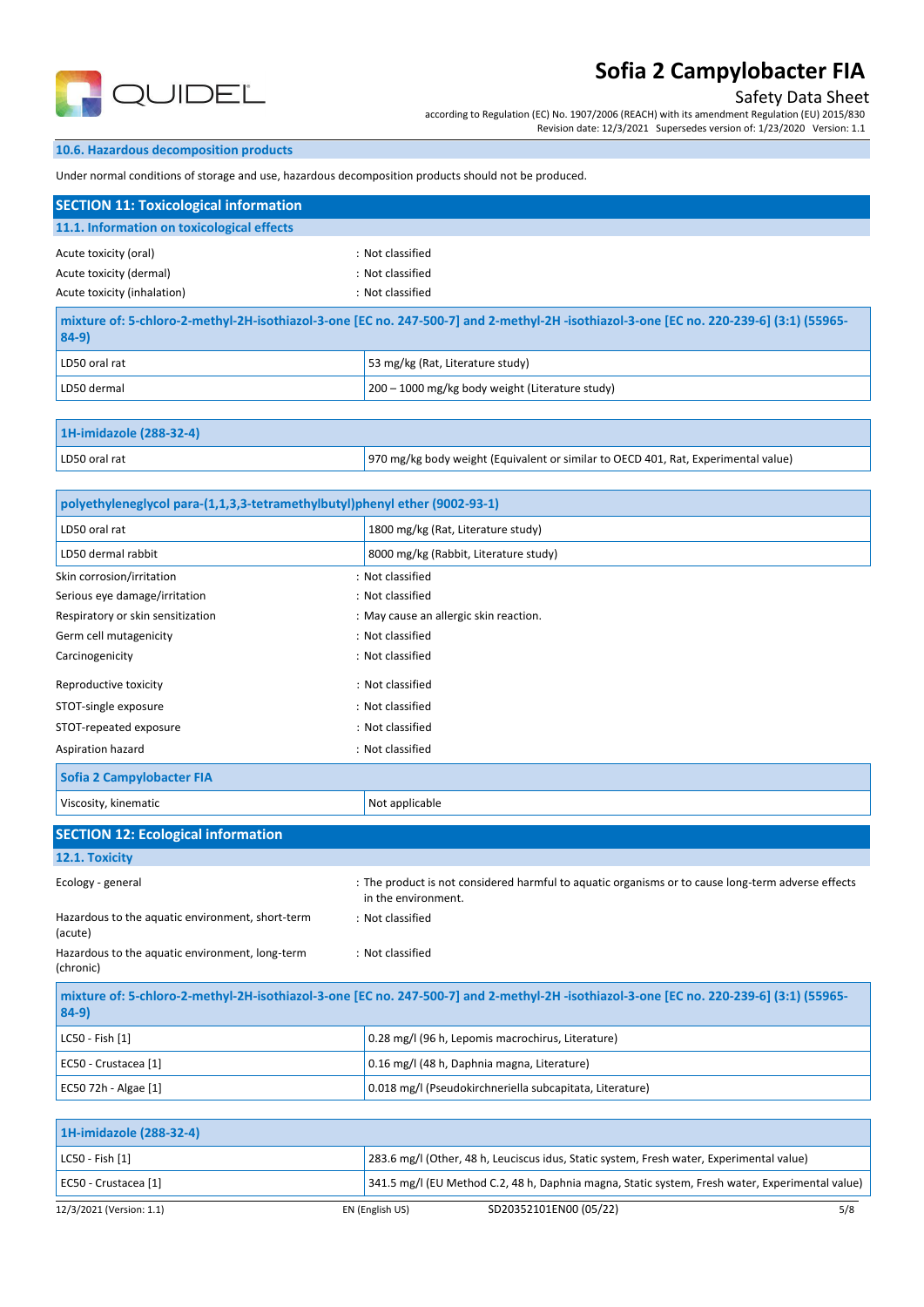

## Safety Data Sheet

according to Regulation (EC) No. 1907/2006 (REACH) with its amendment Regulation (EU) 2015/830 Revision date: 12/3/2021 Supersedes version of: 1/23/2020 Version: 1.1

| ErC50 algae | 133 mg/l (DIN 38412: German standard methods for the examination of water, waste water and<br>  sludge, 72 h, Desmodesmus subspicatus, Static system, Fresh water, Experimental value) |
|-------------|----------------------------------------------------------------------------------------------------------------------------------------------------------------------------------------|
|             |                                                                                                                                                                                        |

| polyethyleneglycol para-(1,1,3,3-tetramethylbutyl)phenyl ether (9002-93-1)    |                                                                                                                                                           |  |  |
|-------------------------------------------------------------------------------|-----------------------------------------------------------------------------------------------------------------------------------------------------------|--|--|
| LC50 - Fish [1]                                                               | 8.9 mg/l (96 h, Pimephales promelas, Literature study)                                                                                                    |  |  |
| EC50 - Crustacea [1]                                                          | 26 mg/l (48 h, Daphnia magna, Literature study)                                                                                                           |  |  |
| 12.2. Persistence and degradability                                           |                                                                                                                                                           |  |  |
| No additional information available                                           |                                                                                                                                                           |  |  |
| 12.3. Bioaccumulative potential                                               |                                                                                                                                                           |  |  |
| No additional information available                                           |                                                                                                                                                           |  |  |
| 12.4. Mobility in soil                                                        |                                                                                                                                                           |  |  |
| No additional information available                                           |                                                                                                                                                           |  |  |
| 12.5. Results of PBT and vPvB assessment                                      |                                                                                                                                                           |  |  |
| <b>Component</b>                                                              |                                                                                                                                                           |  |  |
| polyethyleneglycol para-(1,1,3,3-tetramethylbutyl)phenyl<br>ether (9002-93-1) | This substance/mixture does not meet the PBT criteria of REACH, annex XIII<br>This substance/mixture does not meet the vPvB criteria of REACH, annex XIII |  |  |
| 1H-imidazole (288-32-4)                                                       | This substance/mixture does not meet the PBT criteria of REACH, annex XIII<br>This substance/mixture does not meet the vPvB criteria of REACH, annex XIII |  |  |

### **12.6. Other adverse effects**

#### No additional information available

| <b>SECTION 13: Disposal considerations</b>                                                                                                                            |                                                                          |                                                                                                                                                                                                                                                                                                                          |     |
|-----------------------------------------------------------------------------------------------------------------------------------------------------------------------|--------------------------------------------------------------------------|--------------------------------------------------------------------------------------------------------------------------------------------------------------------------------------------------------------------------------------------------------------------------------------------------------------------------|-----|
| 13.1. Waste treatment methods                                                                                                                                         |                                                                          |                                                                                                                                                                                                                                                                                                                          |     |
| Regional legislation (waste)<br>Waste treatment methods<br>Sewage disposal recommendations<br>Product/Packaging disposal recommendations<br>Ecology - waste materials | regulations.<br>: Avoid release to the environment.                      | : Disposal must be done according to official regulations.<br>: Dispose of contents/container in accordance with licensed collector's sorting instructions.<br>: Disposal must be done according to official regulations.<br>: Dispose of contents/container: Dispose in a safe manner in accordance with local/national |     |
| <b>SECTION 14: Transport information</b>                                                                                                                              |                                                                          |                                                                                                                                                                                                                                                                                                                          |     |
| In accordance with ADR / IMDG / IATA / ADN                                                                                                                            |                                                                          |                                                                                                                                                                                                                                                                                                                          |     |
| 14.1. UN number                                                                                                                                                       |                                                                          |                                                                                                                                                                                                                                                                                                                          |     |
| UN-No. (ADR)<br>UN-No. (IMDG)<br>UN-No. (IATA)<br>UN-No. (ADN)                                                                                                        | : Not regulated<br>: Not regulated<br>: Not regulated<br>: Not regulated |                                                                                                                                                                                                                                                                                                                          |     |
| 14.2. UN proper shipping name                                                                                                                                         |                                                                          |                                                                                                                                                                                                                                                                                                                          |     |
| Proper Shipping Name (ADR)<br>Proper Shipping Name (IMDG)<br>Proper Shipping Name (IATA)<br>Proper Shipping Name (ADN)                                                | : Not regulated<br>: Not regulated<br>: Not regulated<br>: Not regulated |                                                                                                                                                                                                                                                                                                                          |     |
| 14.3. Transport hazard class(es)                                                                                                                                      |                                                                          |                                                                                                                                                                                                                                                                                                                          |     |
| <b>ADR</b><br>Transport hazard class(es) (ADR)<br><b>IMDG</b><br>Transport hazard class(es) (IMDG)                                                                    | : Not regulated<br>: Not regulated                                       |                                                                                                                                                                                                                                                                                                                          |     |
| 12/3/2021 (Version: 1.1)                                                                                                                                              | EN (English US)                                                          | SD20352101EN00 (05/22)                                                                                                                                                                                                                                                                                                   | 6/8 |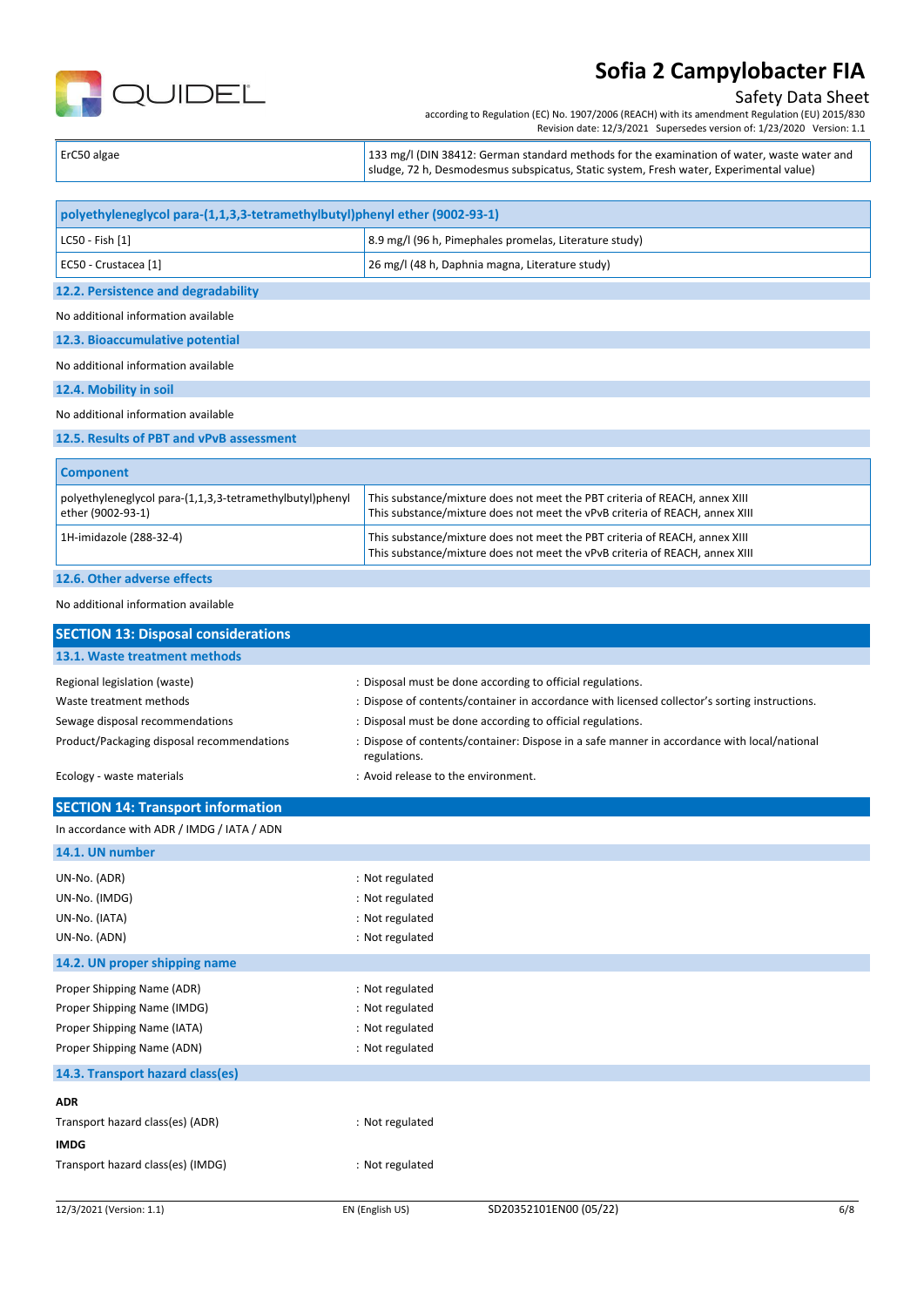

## Safety Data Sheet

according to Regulation (EC) No. 1907/2006 (REACH) with its amendment Regulation (EU) 2015/830 Revision date: 12/3/2021 Supersedes version of: 1/23/2020 Version: 1.1

| <b>IATA</b>                                                              |                                          |  |  |  |
|--------------------------------------------------------------------------|------------------------------------------|--|--|--|
| Transport hazard class(es) (IATA)                                        | : Not regulated                          |  |  |  |
| <b>ADN</b>                                                               |                                          |  |  |  |
| Transport hazard class(es) (ADN)                                         | : Not regulated                          |  |  |  |
| 14.4. Packing group                                                      |                                          |  |  |  |
| Packing group (ADR)                                                      | : Not regulated                          |  |  |  |
| Packing group (IMDG)                                                     | : Not regulated                          |  |  |  |
| Packing group (IATA)                                                     | : Not regulated                          |  |  |  |
| Packing group (ADN)                                                      | : Not regulated                          |  |  |  |
| 14.5. Environmental hazards                                              |                                          |  |  |  |
| Dangerous for the environment                                            | : No                                     |  |  |  |
| Marine pollutant                                                         | : No                                     |  |  |  |
| Other information                                                        | : No supplementary information available |  |  |  |
| 14.6. Special precautions for user                                       |                                          |  |  |  |
| <b>Overland transport</b>                                                |                                          |  |  |  |
| Not regulated                                                            |                                          |  |  |  |
| Transport by sea                                                         |                                          |  |  |  |
| Not regulated                                                            |                                          |  |  |  |
| Air transport                                                            |                                          |  |  |  |
| Not regulated                                                            |                                          |  |  |  |
| Inland waterway transport                                                |                                          |  |  |  |
| Not regulated                                                            |                                          |  |  |  |
| 14.7. Transport in bulk according to Annex II of Marpol and the IBC Code |                                          |  |  |  |
|                                                                          |                                          |  |  |  |

Not applicable

### **SECTION 15: Regulatory information**

**15.1. Safety, health and environmental regulations/legislation specific for the substance or mixture**

#### **15.1.1. EU-Regulations**

Contains no REACH substances with Annex XVII restrictions

Contains substance on the candidate list in concentration ≥ 0.1% or with a lower specific limit: 4-(1,1,3,3-tetramethylbutyl)phenol, ethoxylated [covering welldefined substances and UVCB substances, polymers and homologues] (CAS 9002-93-1)

Contains REACH Annex XIV substances: 4-(1,1,3,3-tetramethylbutyl)phenol, ethoxylated [covering well-defined substances and UVCB substances, polymers and homologues] (CAS 9002-93-1)

#### **15.1.2. National regulations**

**Germany**

Not listed on the Canadian DSL (Domestic Substances List)/NDSL (Non-Domestic Substances List)

| Regulatory reference                                 | : WGK 1, slightly hazardous to water (Classification according to AwSV, Annex 1)                        |  |
|------------------------------------------------------|---------------------------------------------------------------------------------------------------------|--|
| Hazardous Incident Ordinance (12. BImSchV)           | : Is not subject of the 12. BlmSchV (Hazardous Incident Ordinance)                                      |  |
| <b>Netherlands</b>                                   |                                                                                                         |  |
| SZW-lijst van kankerverwekkende stoffen              | : None of the components are listed                                                                     |  |
| SZW-lijst van mutagene stoffen                       | : None of the components are listed                                                                     |  |
| SZW-lijst van reprotoxische stoffen - Borstvoeding   | : None of the components are listed                                                                     |  |
| SZW-lijst van reprotoxische stoffen - Vruchtbaarheid | : None of the components are listed                                                                     |  |
| SZW-lijst van reprotoxische stoffen - Ontwikkeling   | : 1H-imidazole is listed                                                                                |  |
| <b>Denmark</b>                                       |                                                                                                         |  |
| Danish National Regulations                          | : Young people below the age of 18 years are not allowed to use the product                             |  |
|                                                      | Pregnant/breastfeeding women working with the product must not be in direct contact with the<br>product |  |
|                                                      |                                                                                                         |  |
|                                                      |                                                                                                         |  |